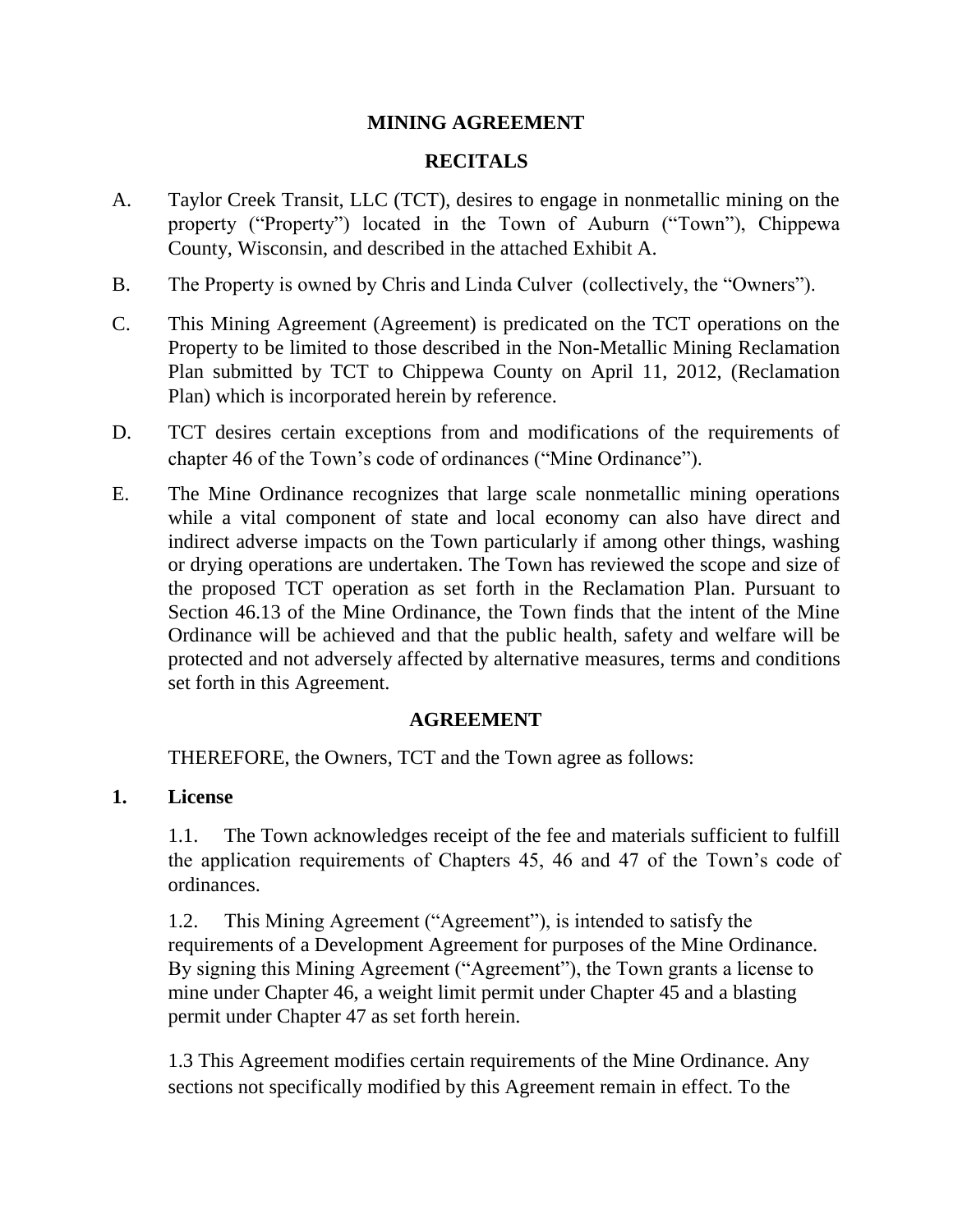extent of any conflict between the terms of this Agreement and applicable law that falls under the jurisdiction of the Town, the parties agree that TCT's rights under this Agreement shall supersede such laws and continue in effect for the duration of the license term.

1.4 The license granted under this Agreement shall run for the term of this Agreement set forth in Section 2.2, but shall be subject to annual review. The annual review shall include a review of the Annual Report required under Mine Ordinance §46.08(1) and a determination whether any conditions exist which would warrant license suspension or revocation under the terms of Mine Ordinance §46.09 or this Agreement. The cost of the review shall be reimbursed in accordance with the provisions of Mine Ordinance §46.05(3)(a).

1.5 If after review license suspension or revocation is warranted the Town shall proceed pursuant to the provisions of Mine Ordinance §46.08(5).

# **2. Term**

2.1. This Agreement shall be effective upon signing by all parties.

2.2. This Agreement shall terminate at 11:59 p.m. on December 31, 2022, unless TCT notifies the Town that all mining activities on the Property have ceased.

2.3. The obligations of the Owners and TCT and the Town's rights under this Agreement shall survive termination of the Agreement.

# **3. Hours of Operation**

3.1. On-site operations. On-site Operations shall be capped at 120 hours per week with base operation hours from Monday at 12:00 a.m. until through Friday at 11:59 p.m. If TCT is not able to operate the full 120 hours during the said period, then TCT shall be allowed to run during the period from 12:00 a.m. Saturday to 11:59 p.m. Saturday. Events that may lead to such variance in operating hours are weather related delays, equipment maintenance, equipment failure, work stoppage due to labor disputes, or acts of god. TCT shall notify the Town prior to any anticipated operations on Saturdays.

3.2 Off-site operations. Transportation Hours shall be from 6:00 a.m. to 8:00 p.m. each day Monday through Friday from May 1 through October 31. Transportation Hours shall be continuous from 6:00 a.m. Monday through 11:59 p.m. Friday from November 1 through April 30. TCT shall not haul on Class B roads during the spring road ban period.

## **4. Use of Town Roads**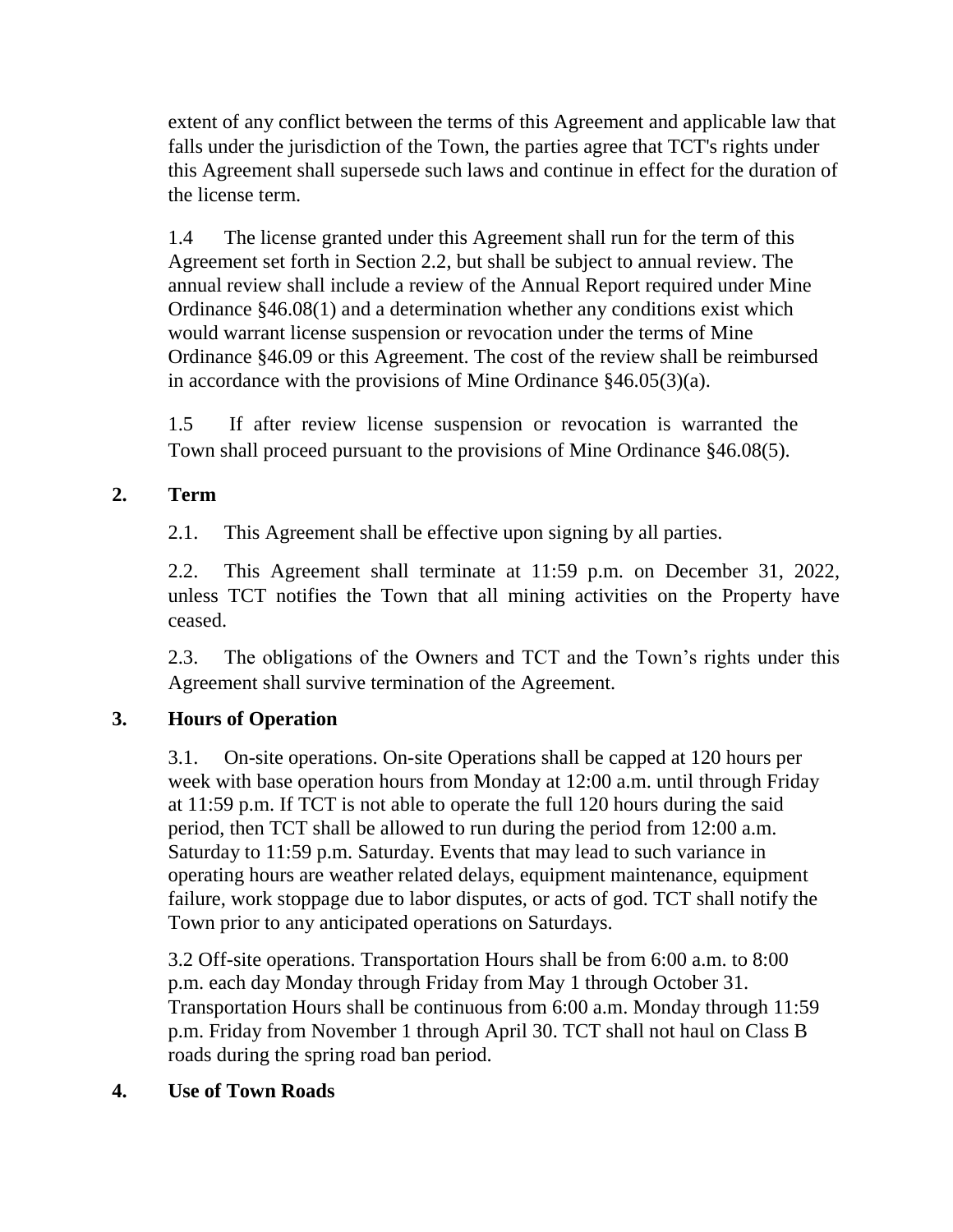4.1 Attached as Exhibit A are the Routes TCT will use for the transport mineral aggregates, nonmetallic minerals and other products to and from the mine site, as of the Effective Date. TCT reserves the right to modify these Routes at any time without the Town's consent to address temporary or emergency conditions not to exceed 3 days and upon notice to the Town as soon as practicable explaining the nature of the condition requiring the deviation from the approved routes. Any changes in the routes longer than 3 days in duration (permanent modifications) shall require the advance approval of the Town, which shall not unreasonably be withheld. Any permanent modifications shall be made part of this Agreement.

4.2 TCT shall avoid transportation to and from the Mine Site to the maximum extent practicable during the hours of normal school bus operations in the morning and afternoon on the Routes identified in Exhibit A at such times those roads are in use. Such schedules shall be reviewed at the beginning of each school year with the Town Board.

4.3 TCT shall not use Town roads in excess of posted weight limits during the spring frost road ban period.

4.4 Within the Town, trucks traveling to or from the Property;

4.4.1. Shall use only the identified Routes;

4.4.2. Shall not use compression release engine brakes, commonly known as Jake brakes except in the case of emergency; and

4.4.3 Shall adhere to all posted speed limits.

4.5 TCT shall provide financial security to address damage to Town Roads as follows:

4.5.1 TCT shall provide an escrow account (Account) based on the cost of road repair per mile times the total number of miles of Town Roads shown on the Route (Escrow Amount) as follows:

4.5.1.1 The cost of road repair shall be determined within 60 days of the effective date of this Agreement by the Town Board. The Board shall obtain bids from at least three contractors and average the bids to determine the cost of road repair. The bids shall be based on an estimate the cost per mile for a replacing a class B town road of 20 feet in width, with broader reinforced corners, 12 inches of base materials, and 4 inches of asphalt. The bids shall not include the cost of reconfiguring the road or expanding the road surface beyond 20 feet.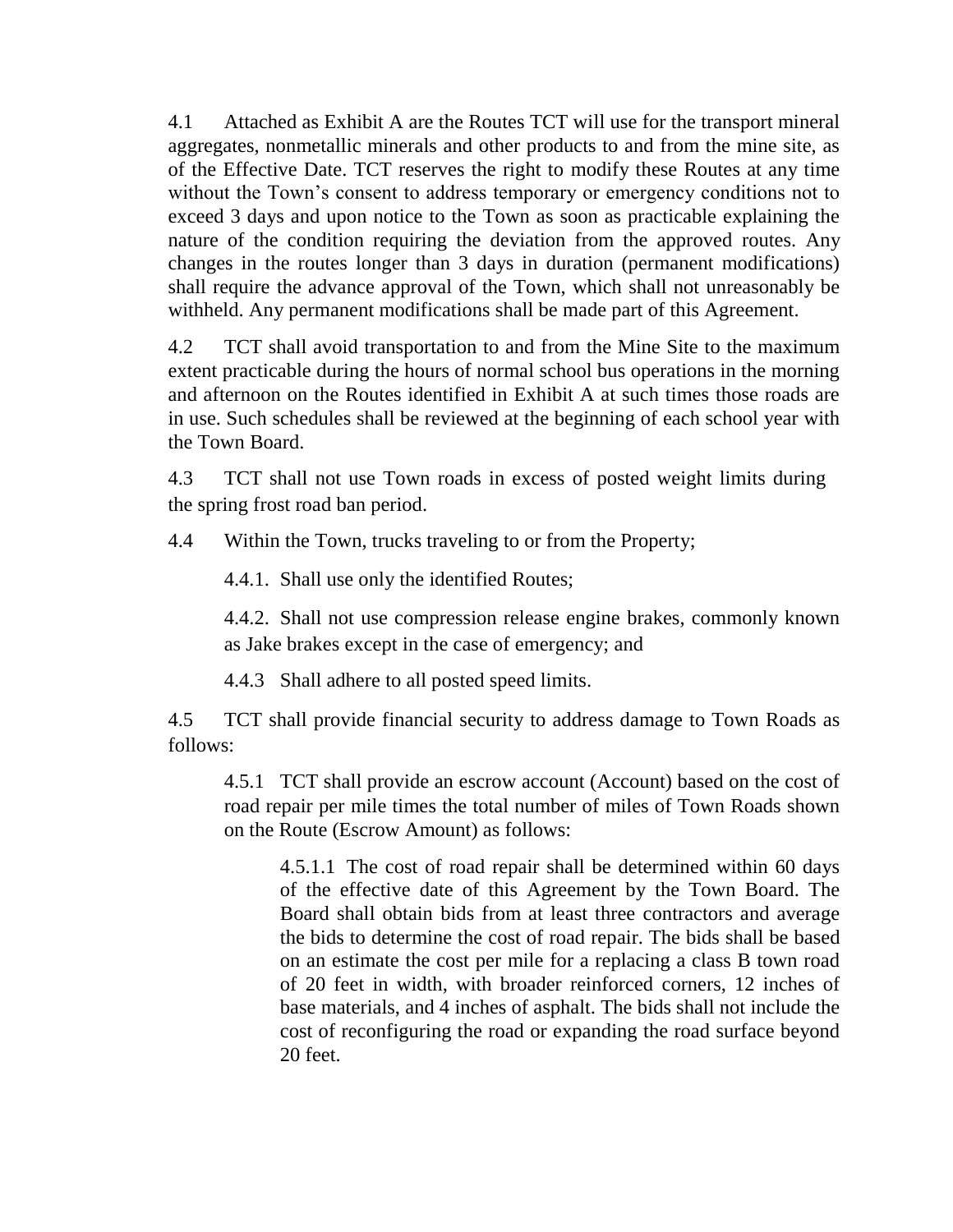4.5.1.2 TCT shall calculate the distance of Town Roads shown on the Route filed with the Town accurate to  $1/10^{th}$  of a mile.

4.5.1.3 One quarter of the Escrow Amount shall be provided prior to the commencement of operations in the form of an escrow account payable to the Town for road repair of the Town Roads shown on the Route.

4.5.1.4. The balance of the Escrow Amount shall be placed into an escrow account at the rate of \$0.20 per ton per mile for hauling materials to or from the mine site on the Route (Haul Miles). TCT shall maintain records of Haul Miles for each truck each day. Such records shall be provided to the Town on a monthly basis. Payments to the Account shall be paid each month based on Haul Miles.

4.5.1.5. At the point the account reaches the Escrow Amount, additional contributions can be suspended until funds are expended from the Account. When the Account falls below the Escrow Amount, contributions shall resume.

4.5.1.6 In the event the Routes are altered to increase or decrease the mileage of the routes other than on a temporary basis, the financial security will be adjusted accordingly.

4.5.1.7. The Town has the right to adjust the Escrow Amount every three years to reflect current costs of road repair. Any such adjustment shall follow the process in 4.5.1. The Town shall provide at least 60 days notice to TCT prior to obtaining the three bids.

4.5.2. Payments from the Account can be made to address road repair, resurfacing or replacement necessary to bring the Route to the condition that existed prior to the commencement of this Agreement (Baseline).

4.5.2.1. TCT agrees at its expense to prepare a video recording of the condition of the Town roads that comprise the Routes within 30 days of the date of this Agreement (the "Video") to document the condition of such roads at the inception of the Agreement for the express purpose of providing a benchmark for restoring such roads to their original condition at the end of this Agreement. TCT will deliver a copy of the Video to the Town.

4.5.2.2 If the Town determines that Town roads shown on the Route require repair, resurfacing or replacement, the Town shall notify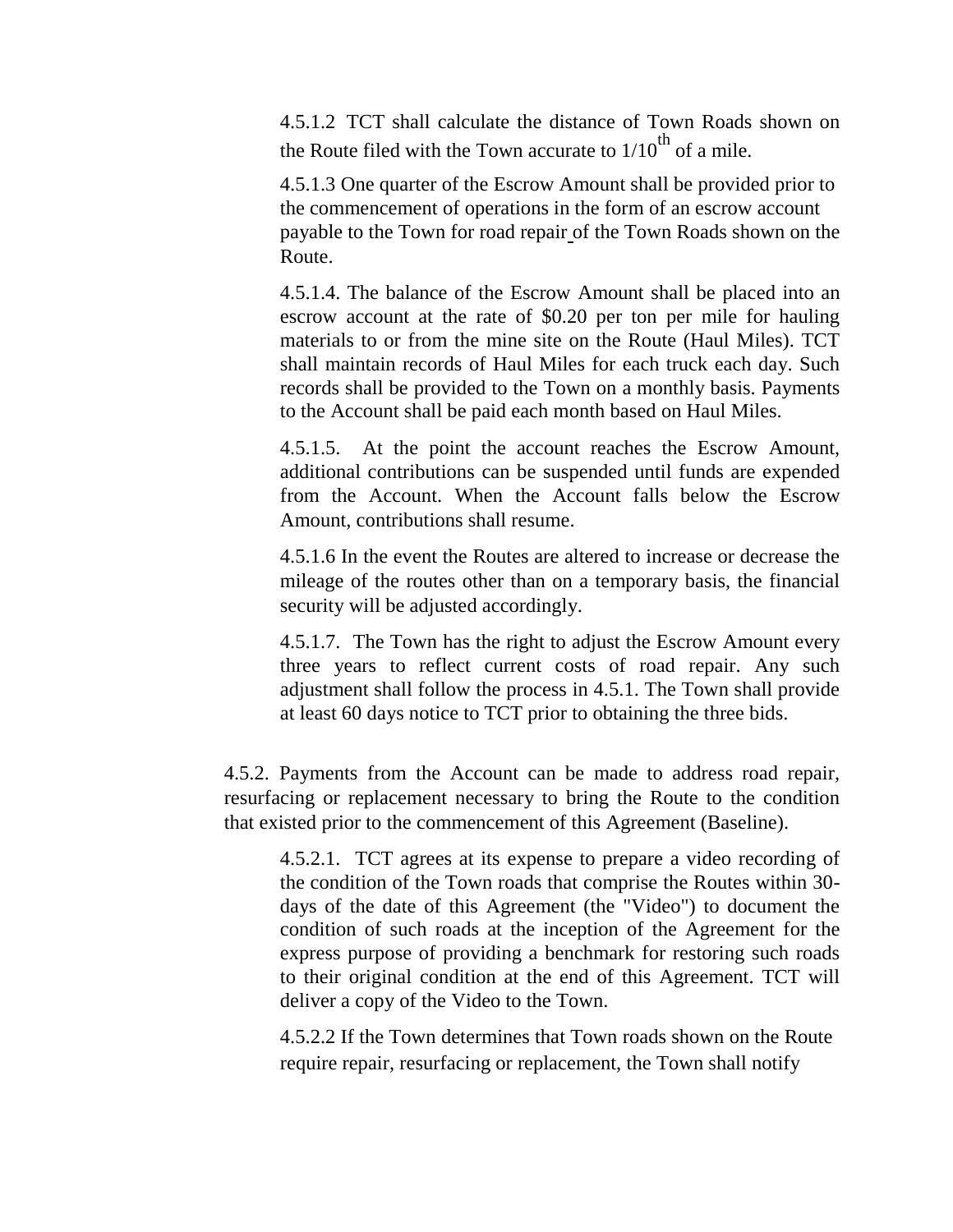TCT of the proposed action at least 10 days prior to submitting the action for bids.

4.5.2.3. If there are insufficient funds in the Account to pay for the winning bid for the road repair, resurfacing, or replacement, TCT shall provide the difference to the Account with 30 days. The contributions to the Account will then continue thereafter until the Escrow Amount is again reached.

4.5.3 If other users of the Routes are subject to the Weight Limit Ordinance, and are making payment for road repair, the amount attributable to the Route shall be placed into the Account. In the event of a shortfall, the shortfall shall be equitably apportioned based on the total aggregate Haul Miles of each such user (the amount of usage per ton, per mile of hauled materials on the Route). TCT shall have the right to inspect any Town records with respect to usage by other users subject to the Weight Limit Ordinance.

4.5.4 4 At the end of this Agreement, an assessment will be made by the Town based on the Baseline whether any additional repair or resurfacing of all or a portion of the Town roads in question is required as a result of the use of the Routes during this Agreement.

4.5.4.1 TCT will, at its option, either (a) repair, resurface, or replace the Town roads in question as needed at its cost to return them to at least the condition documented in the Video or (b) pay the Town an agreed sum (on a proportionate basis where there are other users) to permit the Town to undertake the repairs, resurfacing or replacement of the roads on its own.

4.5.4.2 At the end of this Agreement any excess funds TCT has deposited with the Town shall be returned to TCT.

4.5.5 Compliance with these provisions satisfies the financial responsibility requirements of the Section 46.10 of Mine Ordinance and Section 45.05(2) of the Weight Limit Ordinance.

## **5. Control of Light and Noise**

5.1 The Operator shall limit night lighting on-site, to that which is the minimum necessary for security and worker safety consistent with MSHA rules, regulations, and requirements for worker safety. Every effort shall be made to minimize illumination of the night sky and properties within  $\frac{1}{4}$  mile of the mine site. At a minimum and if not contradictory to MSHA rules, regulations and requirements TCT shall undertake the following: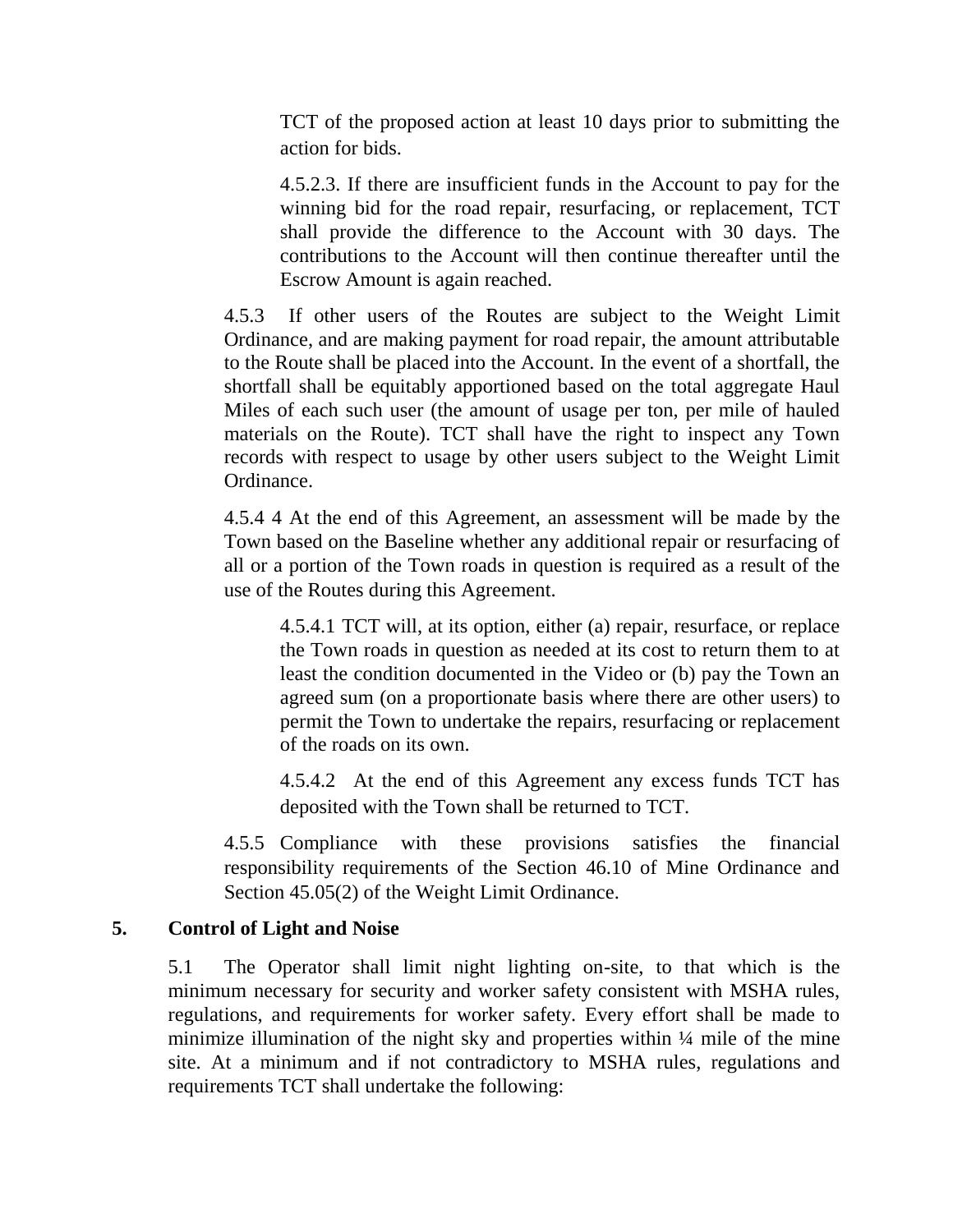5.1.1. The use of full cutoff shrouds on all lights.

5.1.2. Portable lighting shall be used only as necessary to illuminate temporary work areas.

5.1.3. The use of berms and/or other methods of visual screening to block light from neighboring properties.

5.1.4. The design and location of access roads to minimize lights from traffic and operations to neighboring properties.

5.2. The Operator shall control off-site noise levels to the maximum extent practicable to minimize adverse impacts to adjoining landowners. Among other things, these practices include the use of mining, safety and health administration (MSHA) approved "white noise" back up alarms, and properly maintained mufflers on mining equipment.

5.3 The noise levels at the boundaries of the mining site shall not exceed 60dB between 7:00 a.m. and 10:00 p.m. and 50 dB during the hours of 10:00 p.m. and 7:00 a.m.

5.4 The Operator shall contract with an independent testing service to install decibel monitors at three locations on the boundaries of the mine site agreed upon by the Operator and the Town which shall record noise levels. The tests shall occur for a 10-day period once per quarter the first year and in subsequent years if there is a change in the equipment or processing on site. TCT shall provide notice to the Town prior to the testing and shall provide any test results within 30 days of TCT's receipt of the test results.

# **6. Air Quality and Fugitive Dust**

6.1. TCT shall comply with the Wisconsin Department of Natural Resources Type A Air Registration Permit and its fugitive dust plan.

6.2. TCT shall follow the Mine Ordinance for control of air pollution and air monitoring. The air monitoring location and frequency will be set forth in Exhibit B.

6.3. Stockpiling of sand-related material pursuant to Processing shall be performed to minimize distances between transfer points to control potential dust issues.

6.4. All loaded vehicles utilized for Transportation shall be tarp covered or enclosed hopper when transporting material. All trucks shall have an identifiable marking with contact information to indicate that it is hauling for TCT. The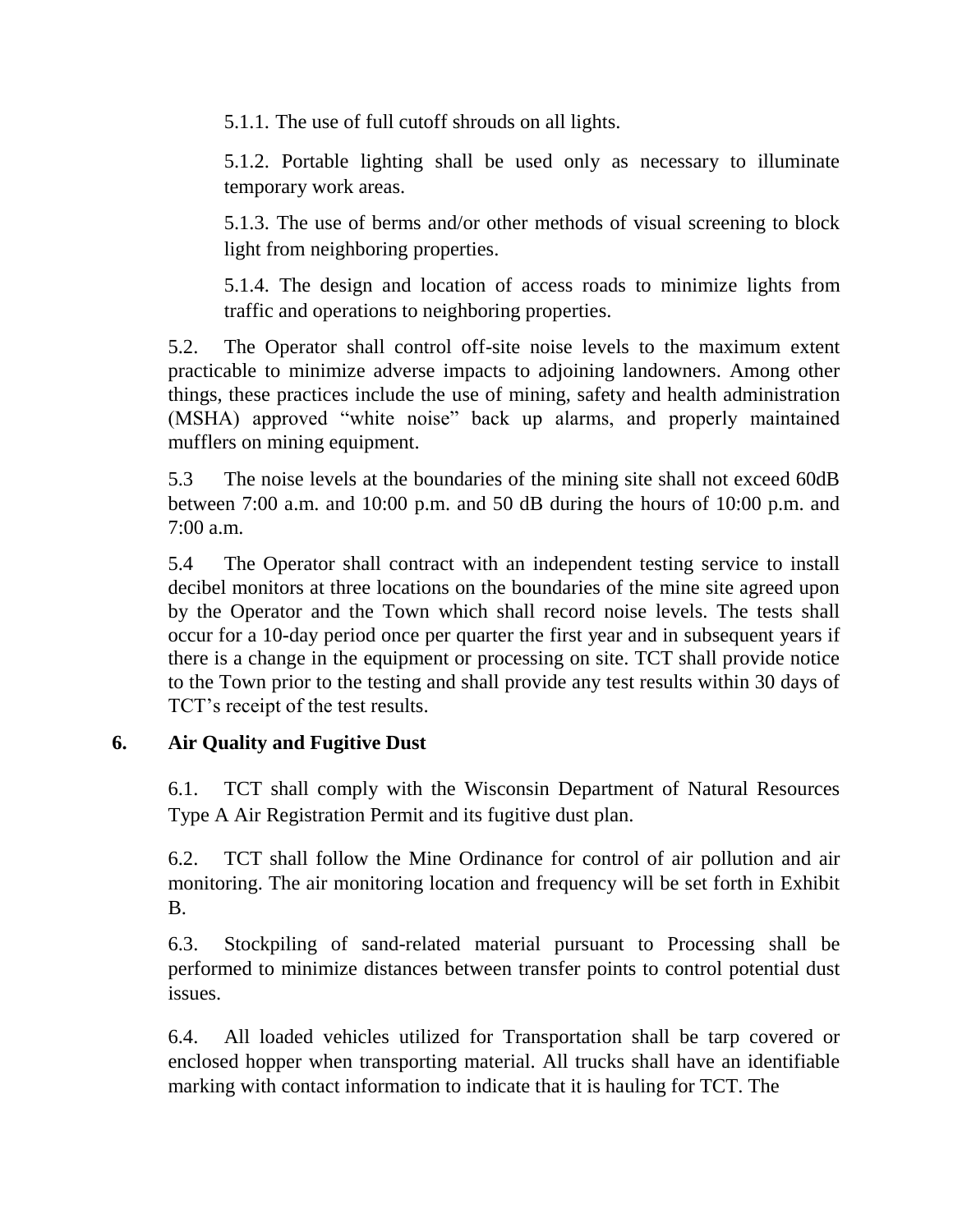marking shall be mounted on the tailgate of the truck and approximately 18" x 18" in size or its equivalent.

6.5 Entrances to the mine site from any public road or highway shall be constructed with breaker run for at least 100 feet from the right of way.

## **7. Control of Waste Materials**

The amount of waste material (non-marketable fines) returned to a mine site as part of the reclamation process shall not exceed the site waste material extracted as determined on an ongoing basis with changes in the raw material. A processing facility shall keep records of the tonnage of raw material drawn from each raw material source. The tonnage of waste byproduct that is returned to each mine reclamation site shall not exceed the tonnage of waste contained in the raw material received at the processing facility from that site.

# **8. Standards Regarding Groundwater**

8.1 TCT agrees that there will be no high capacity wells or wet processing facilities located on the mine site.

8.2 TCT agrees to comply with the groundwater monitoring required by the County and include any such results as part of its Annual Report.

8.3 In the event there is a damage to private water supplies the provisions of Wis. Stat. §281.77shall apply.

# **9. Incorporation of Other Operational Standards**

9.1 Mine Ordinance Operation Standards. The Operator shall comply with the Mine Ordinance Operation Standards not modified by this agreement which include:

9.1.1 General Standards in Mine Ordinance 46.07(1)

9.1.2 Buffer Areas in Mine Ordinance 46.07(2)

9.1.3 Control of hazardous materials in Mine Ordinance 46.07(9).

# 9.2. Storm Water Management

9.2.1. TCT shall comply with the Storm Water Management and Erosion Control plan included in the Reclamation Plan which is incorporated by reference.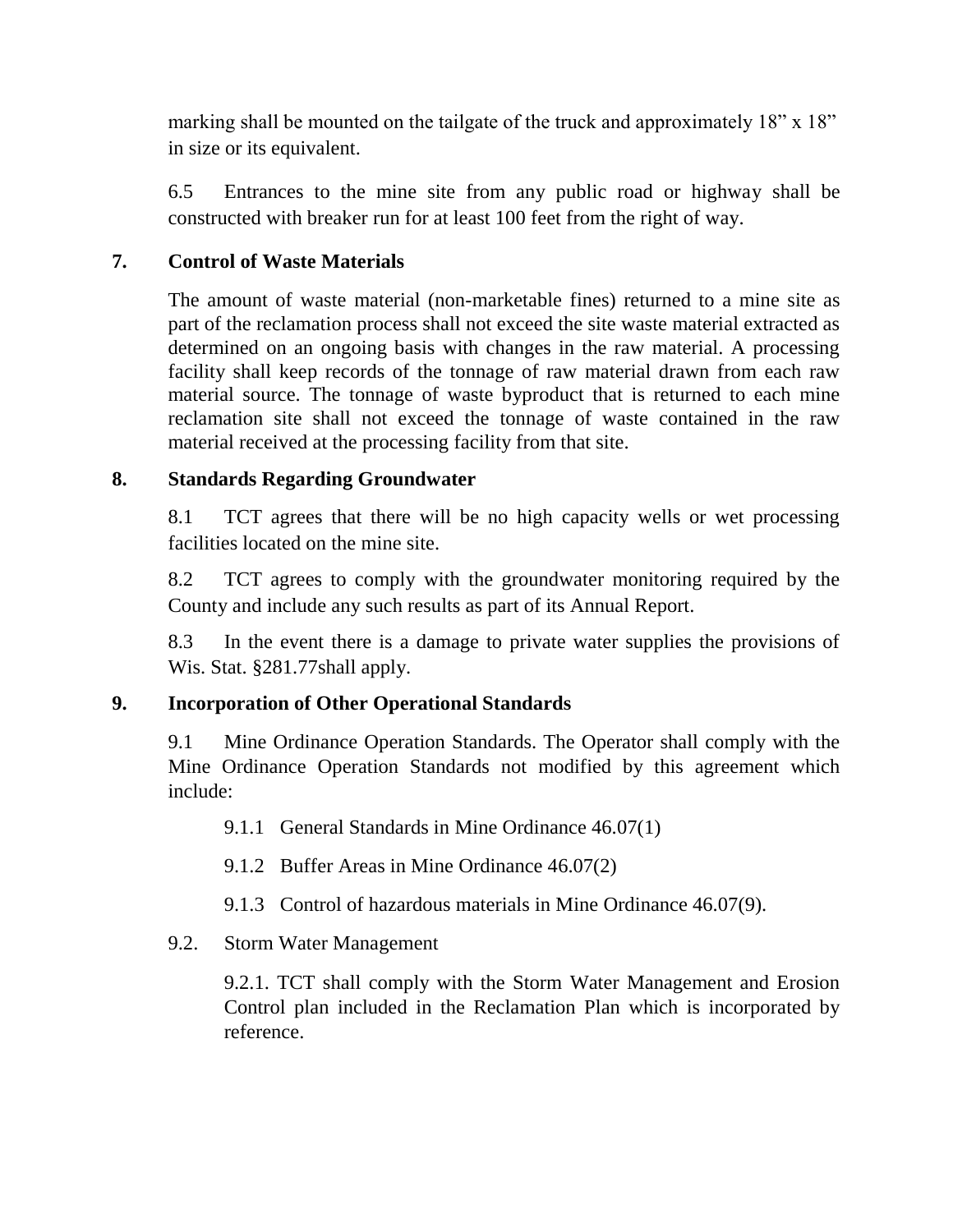9.2.2. TCT shall repair any damage to, and remove sediment from town road ditches and other drainage ways adjacent the Property caused as a direct result of the mine operations.

9.2.3. TCT shall maintain the detention and retention ponds per the Reclamation Plan which is incorporated herein by reference.

9.3. Blasting

Blasting as defined in chapter 47 of the Town's code of ordinances and shall occur between the hours of 10:00 a.m. and 3:00 p.m.; except that blasting may occur after 3:00 p.m. if required for safety reasons beyond the reasonable control of TCT and its contractors.

9.4. Restoration

TCT shall complete sequential restoration of the Property as set forth in the Reclamation Plan which is incorporated herein by reference.

#### **10. Property Value Assurance**

10.1. TCT hereby grants the property owners specified in the attached Exhibit D the Property Value Guaranty set forth in the attached Exhibit C.

10.2. The property owners listed in Exhibit D are third party beneficiaries of section 10.1.

## **11. Laws to be Observed**

11.1. TCT shall at all times comply with all federal, state, county, and local laws, regulations and ordinances applicable to TCT's operations on the Property which are in effect or which may become effective in the future.

11.2. This Agreement modifies certain requirements of the Mine Ordinance relating to license application requirements pursuant to Section 46.06(5) and minimum standards of operation pursuant to Section 46.07(5) as set forth in this Agreement. Any sections not specifically modified by this Agreement remain in effect.

## **12. Reimbursement and Enforcement**

12.1 Reimbursement. TCT shall reimburse the Town for all consulting, inspection, engineering and legal fees incurred in connection with the drafting of this Agreement in accordance with the Reimbursement Agreement dated June 1, 2012 . Any amounts due under this Agreement which are not paid within 30 days of billing shall accrue interest at the rate of one percent per month.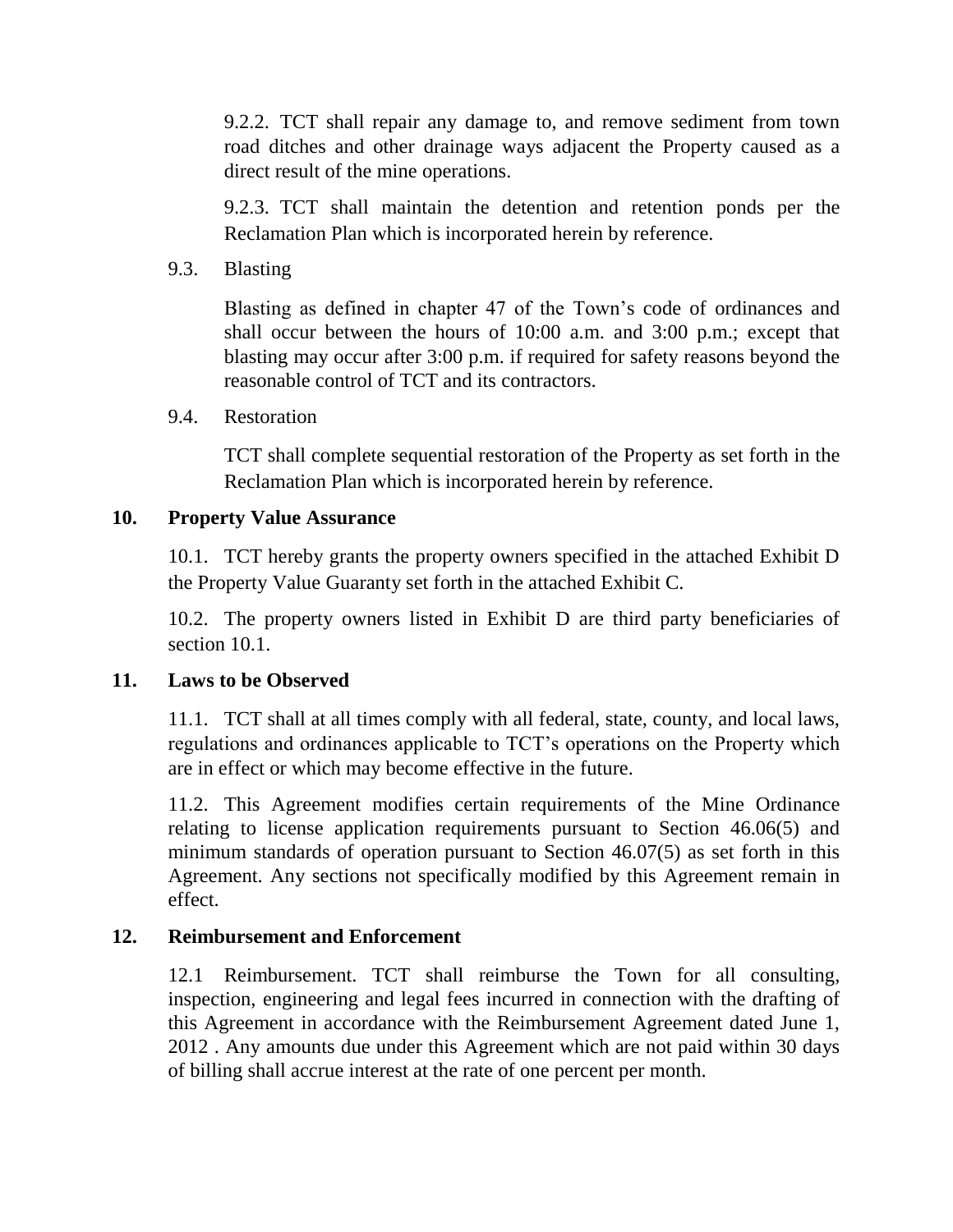12.2 Inspection and Right of Entry. TCT shall, upon request by the Town, provide the Town's officers, agents, employees and contractors with access to the Property for purposes of determining or enforcing compliance with this Agreement or as otherwise provided by law or this Agreement. In the event of TCT's failure or refusal to permit access to the Property, the Town may obtain an inspection warrant, injunction or other relief from a court to enforce its right to access.

12.3. Notice of Default. In the event that TCT fails to perform any of its obligations under this Agreement, the Town shall provide a notice of default and the parties shall hold an initial meeting within ten (10) days following notice of such default for purposes of attempting to resolve the default on an amicable basis unless the Town determines that threats to health, safety or property require a shorter notice period. If the parties cannot so resolve the matter the Town may elect to enforce the remedies provided for herein.

12.4 Disputes Concerning Agreement. Any dispute concerning any provision of this Agreement, other than a default under 10.4, shall be resolved as follows: The party which asserts a dispute shall first give notice thereof to the other party and specify the nature of the dispute and shall meet with such other party, within 30 days of the event giving rise to the dispute. Such notice shall set forth all reasons supporting the basis of the dispute. Within 30 days following the date of the notice, a meeting between the Parties shall be held to attempt in good faith to negotiate a resolution of the dispute or controversy.

12.5 Mediation. In the case that a dispute cannot be resolved per Section 12.4, either Party can request to have the dispute resolved through mediation.

12.5.1 The Parties shall meet within 20 days of the request for mediation. The Parties shall jointly appoint a mutually acceptable neutral person not affiliated with either Party (the "Mediator") to conduct the mediation. The fees of the Mediator shall be shared equally by the Parties. If the Parties are unable to agree upon the selection of a Mediator within twenty (20) days after the initial meeting in this section, the Parties shall either request that the Chippewa County Circuit Court select the Mediator or, in the alternative, each select a third party and have the two third parties appoint a mediator.

12.5.2. In consultation with the Parties, the Mediator will select or devise the mediation procedure to be held in Chippewa County, Wisconsin, by which the Parties will attempt to resolve the dispute or controversy. In consultation with the Parties, the Mediator will also select a date and time for the mediation and a date by which the mediation will be completed.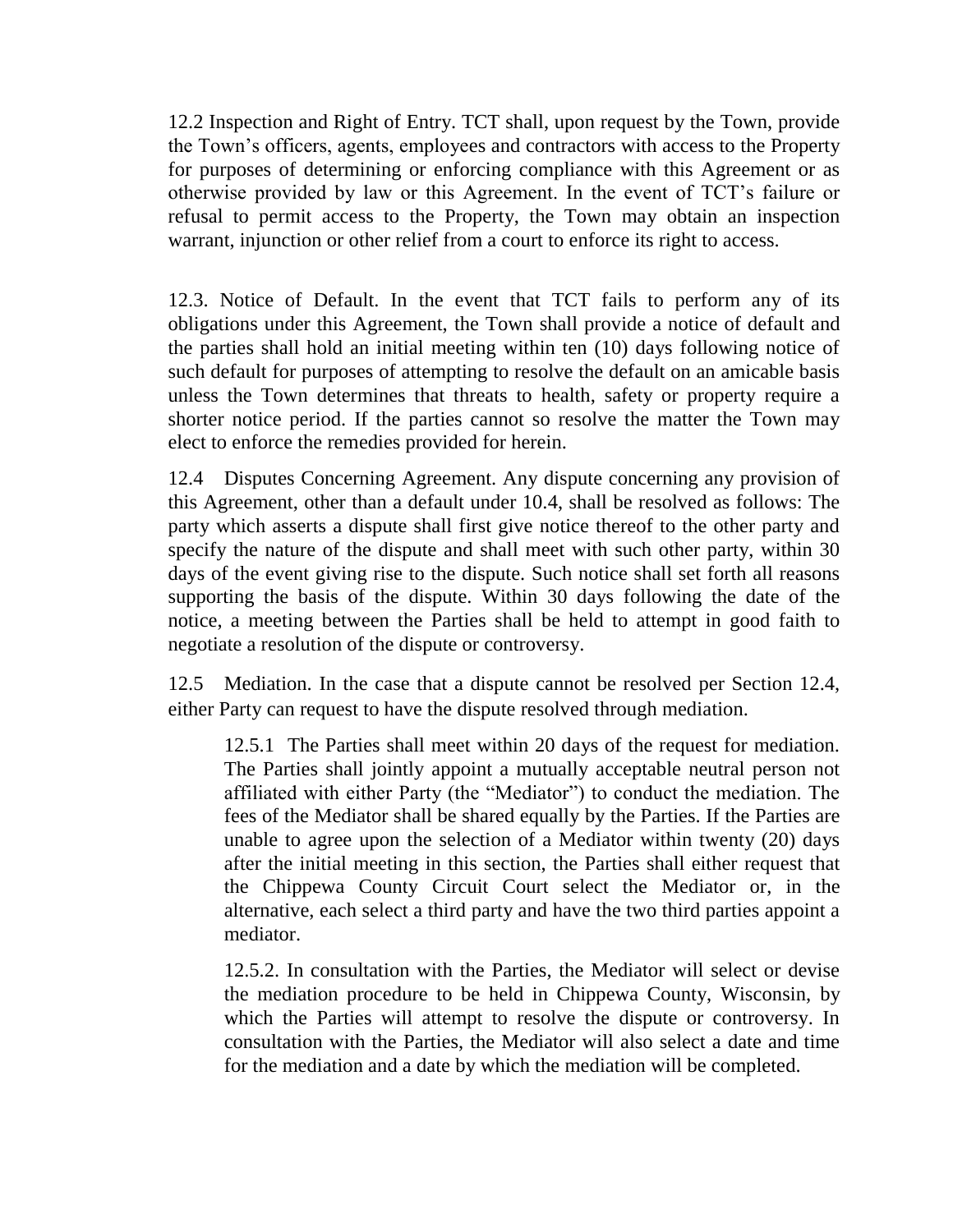12.5.3. The Parties shall participate in good faith in the mediation to its conclusion as designated by the Mediator. If the Parties are not successful in resolving the dispute or controversy through the mediation, then the Parties may agree in writing to resolve the dispute by binding arbitration or, if no written agreement to resort to binding arbitration is reached by the Parties, the dispute may be resolved by litigation or other appropriate means.

12.5.4. Except as expressly provided herein, each Party shall bear its own costs associated with dispute resolution, including attorneys' fees and litigation expenses, unless such fees and expenses are awarded to the prevailing Party by a court.

12.6 Remedies

12.6.1 Corrective orders. The Town may issue a notice of violation and order that specifies the action to be taken to remedy a default and the time period for curing the default.

12.6.2 Remediation and reimbursement. In the event TCT fails to perform any of its obligations under this Agreement, including, but not limited to, maintenance of storm water management facilities and restoration of the Property, the Town may, but shall not be required to, perform such obligations at TCT's expense. Before performing TCT's obligations, the Town shall give TCT at least 60 days written notice unless the Town determines that threats to health, safety or property require a shorter notice period. TCT shall reimburse the Town for all expenses incurred for materials, contractors, engineers, attorneys and other consultants in connection with performing TCT's obligations within 60 days of billing therefor.

12.6.3 Nonexclusivity. The remedies provided above are not exclusive. The Town may use any other remedies available to it under this Agreement or in law or in equity in addition to, or in lieu of, the remedies provided above.

## **13. Obligations to Run with the Land**

13.1. TCT warrants that the Owners have authorized TCT to engage in nonmetallic mining on the Property and to enter into this Agreement.

13.2. TCT and the persons signing for TCT warrant that TCT has full right and authority to enter into this Agreement.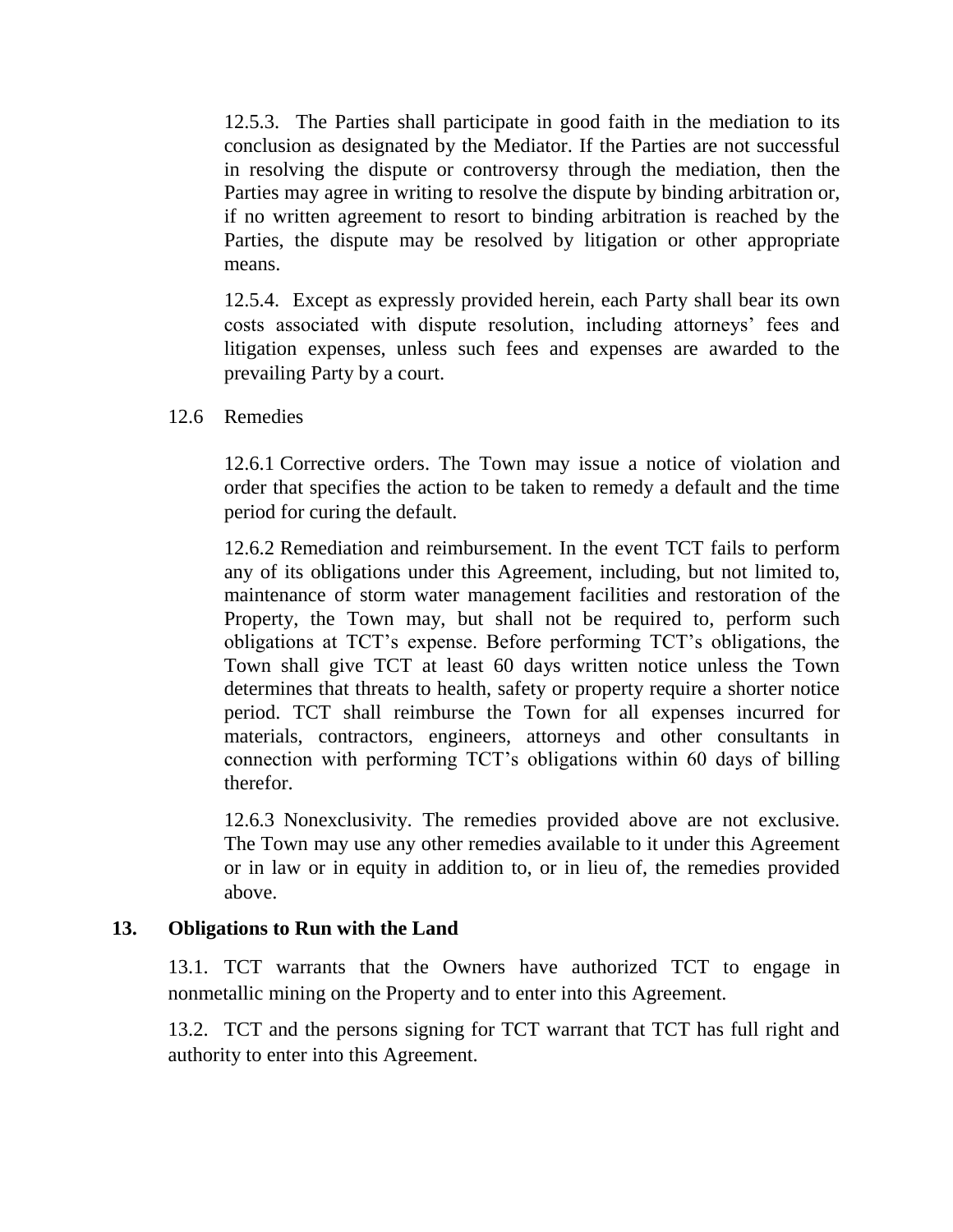13.3. The obligations of TCT or either of them under this Agreement shall run with the land and be binding on the Owners and TCT and their heirs, grantees, representatives, successors and assigns.

13.4. The Town may record a memorandum of this Agreement with the Register of Deeds. The cost of recording shall be paid by TCT.

#### **14. Miscellaneous Provisions**

14.1. All parties participated in negotiating the terms of this Agreement. No party shall benefit from not having drafted this Agreement. If any term, section or other portion of this Agreement is reviewed by an administrative agency, court, mediator, arbitrator or other judicial or quasi-judicial entity, such entity shall treat this Agreement as having been jointly drafted by the parties.

14.2. No waiver of any provision of this Agreement shall be deemed or constitute a waiver of any other provision, nor will it be deemed or constitute a continuing waiver unless expressly provided for by a written amendment to this Agreement signed by both the Town and TCT, nor shall the waiver of any default under this Agreement be deemed a waiver of any subsequent default or defaults of the same type. The Town's failure to exercise any right under this Agreement shall not constitute approval of any breach or wrongful act by TCT.

14.3. Any notice required or permitted by this Agreement, except the notice required under the Property Value Guarantee (Exhibit C), shall be deemed effective when personally delivered in writing, or three (3) days after notice is deposited with the U.S. Postal Service, postage prepaid, and addressed as follows:

| If to TCT:    | Mr. Paul Ayres            |
|---------------|---------------------------|
|               | <b>Managing Member</b>    |
|               | P.O. Box 688              |
|               | Eau Claire, WI 54702-0688 |
| If to Owners: | Mr. Paul Ayres            |
|               | P.O. Box 688              |
|               | Eau Claire, WI 54702-0688 |
|               | Judith Schwab             |
|               | 2005 8th Ave.             |
|               | Bloomer, WI 54724         |
|               | Allan Lindsley            |
|               | 1565 195th Ave            |
|               | Bloomer, Wi 54724         |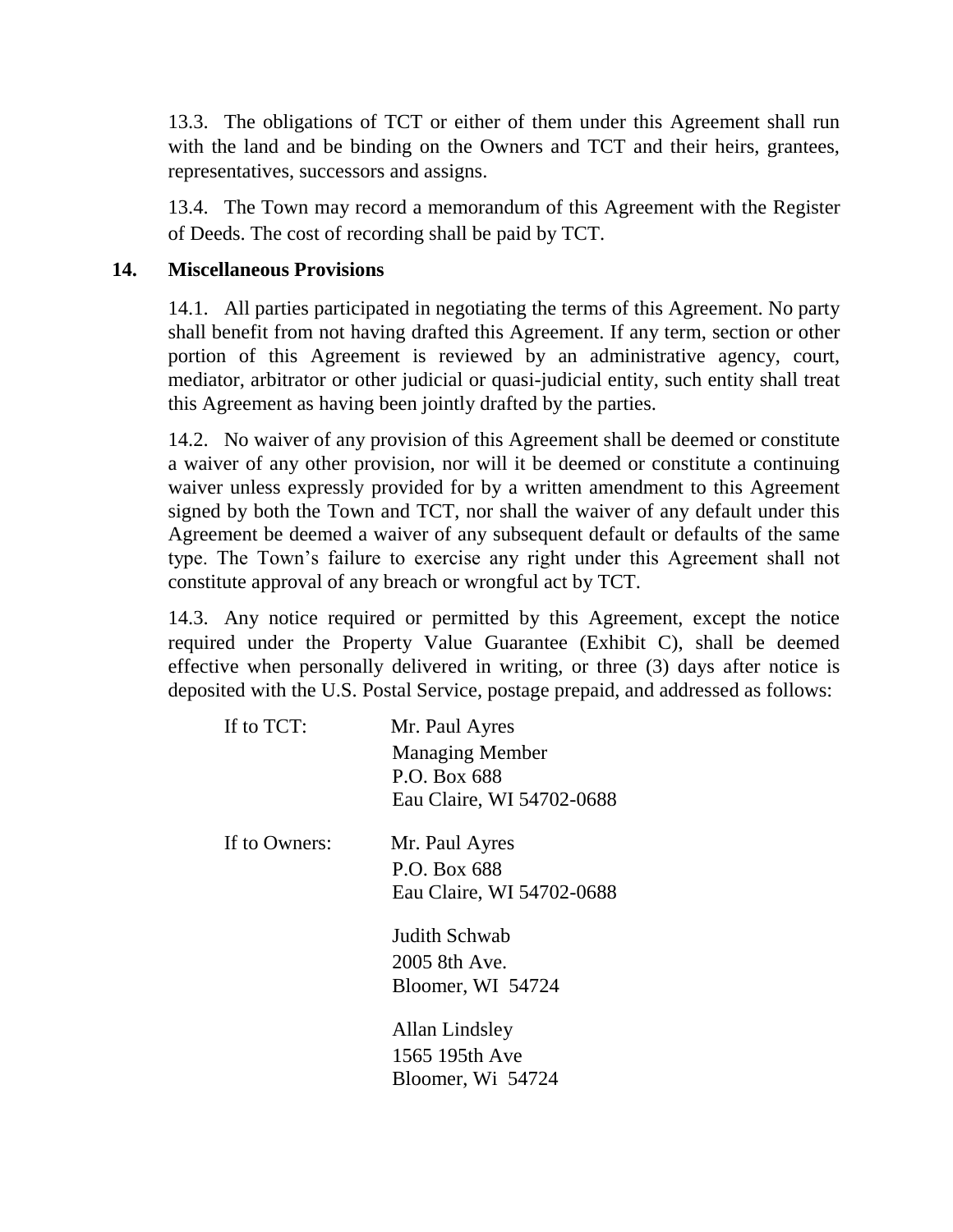Barry Dietsche 1603 16th Ave Apt 4 Bloomer, WI 54724

Bob and Kate Kerr 18945 10th Ave Bloomer, WI 54724

Allan Lindsley 2061  $195^{\text{th}}$  Avenue Bloomer, WI 54724

If to the Town: Town Clerk, Town of Auburn Town of Auburn 1811 State Highway 64 Bloomer, WI 54724

Any party may change the address to which notices must be sent by giving notices as provided herein.

14.4. This Agreement shall be governed by and construed in accordance with the laws of the state of Wisconsin. All disputes arising under this Agreement shall be venued in a Wisconsin court of competent jurisdiction.

14.5. No changes, amendments, alterations or modifications to this Agreement shall be effective unless in writing and signed by both Parties and, if required, upon approval by competent governing authorities of each Party.

14.6. This Agreement is entered into with TCT for the Property for the purposes of nonmetallic mining. TCT may assign or transfer its rights and obligations under this Agreement to any entity without the prior written consent of the Town, provided the property will continue to be used for mining activities and that the assignee assumes in writing the obligations of TCT pursuant to this Agreement, obtains a letter of financial assurance from a federally insured banking institution that it has sufficient assets to comply with the obligations of this Agreement, and provides a copy of such agreement and letter of financial assurance to the Town prior to the transfer. In the event TCT transfers its rights and obligations for a purpose other than nonmetallic mining, the Agreement shall be terminated.

14.7. TCT shall at all times have an agent, whose name, fax number, email address and telephone numbers are made known to the Town Clerk, available to respond to complaints and problems and the notice required under section B.2. of the Property Value Guarantee (Exhibit D).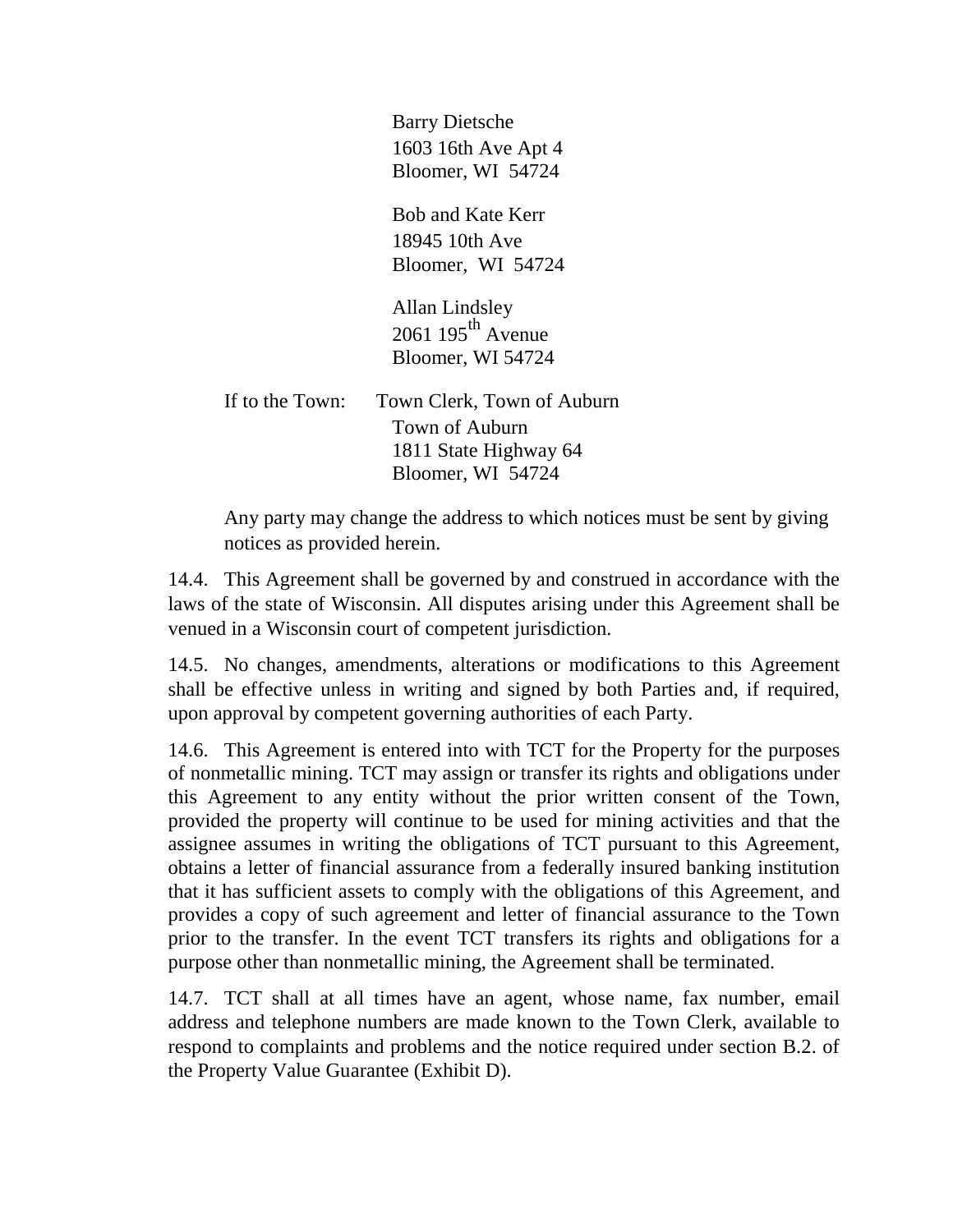Dated: , 2012 Taylor Creek Transit, LLC (TCT) By: Mr. Paul Ayres. Managing Member P.O. Box 688 Eau Claire, WI 54702-0688 STATE OF WISCONSIN EAU CLAIRE COUNTY day of August Personally came before me this , 2012 the abovenamed Paul T. Ayres to me known to be the Managing Member of Taylor Creek Transit, , who executed the foregoing instrument and acknowledged the same. LLQ Pyint Name: (SEAL) Notary Public, Eau Claire County, State of Wisconsin My commission expires  $\{2\}$  $'$ 2015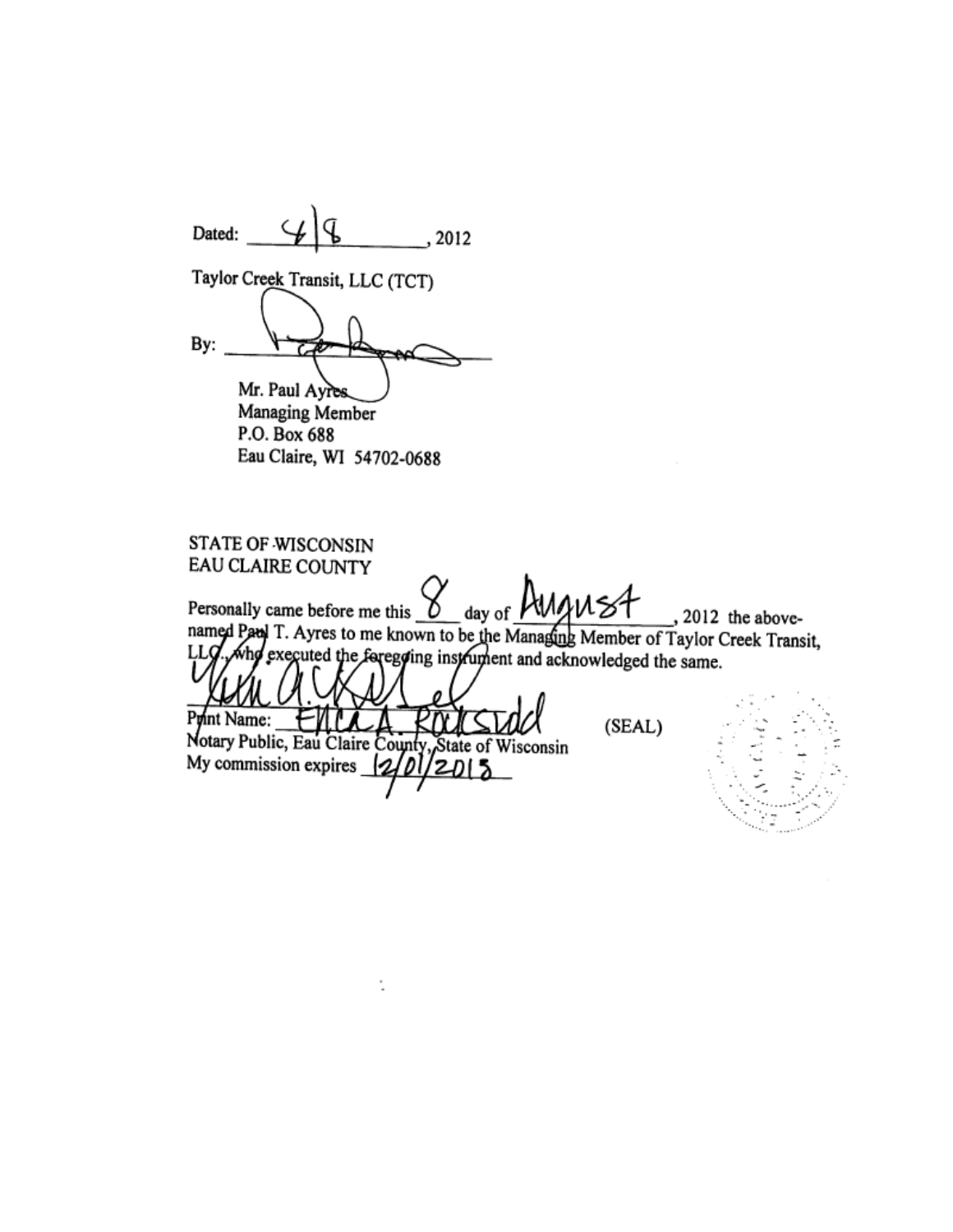Dated: August 8  $\frac{1}{2012}$ 

TOWN OF AUBURN Chippeyya County, Wisconsin

Wurder l os

Paul Scheidecker, Town Board Chairperson

Rele wt

Albert Blaha, Supervisor

Kin Looks

Kevin Ludwigson, Supervisor

Attested to as of July  $\frac{A_{11}}{2}$ , 2012.

Judy Misner, Town Clerk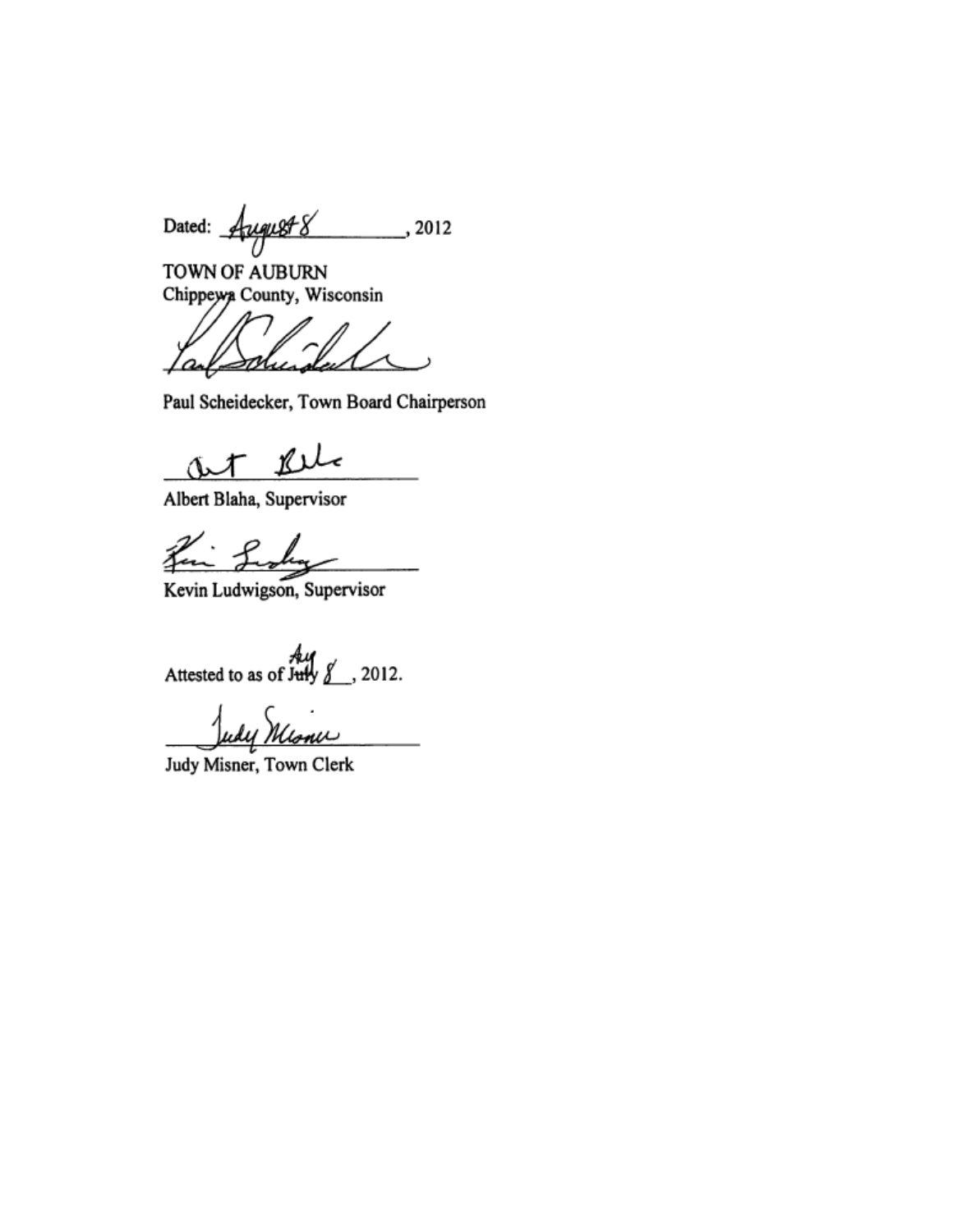#### **EXHIBIT A**

#### **PROPERTY MAP OF PROPOSED TAYLOR CREEK TRANSIT OPERATION**

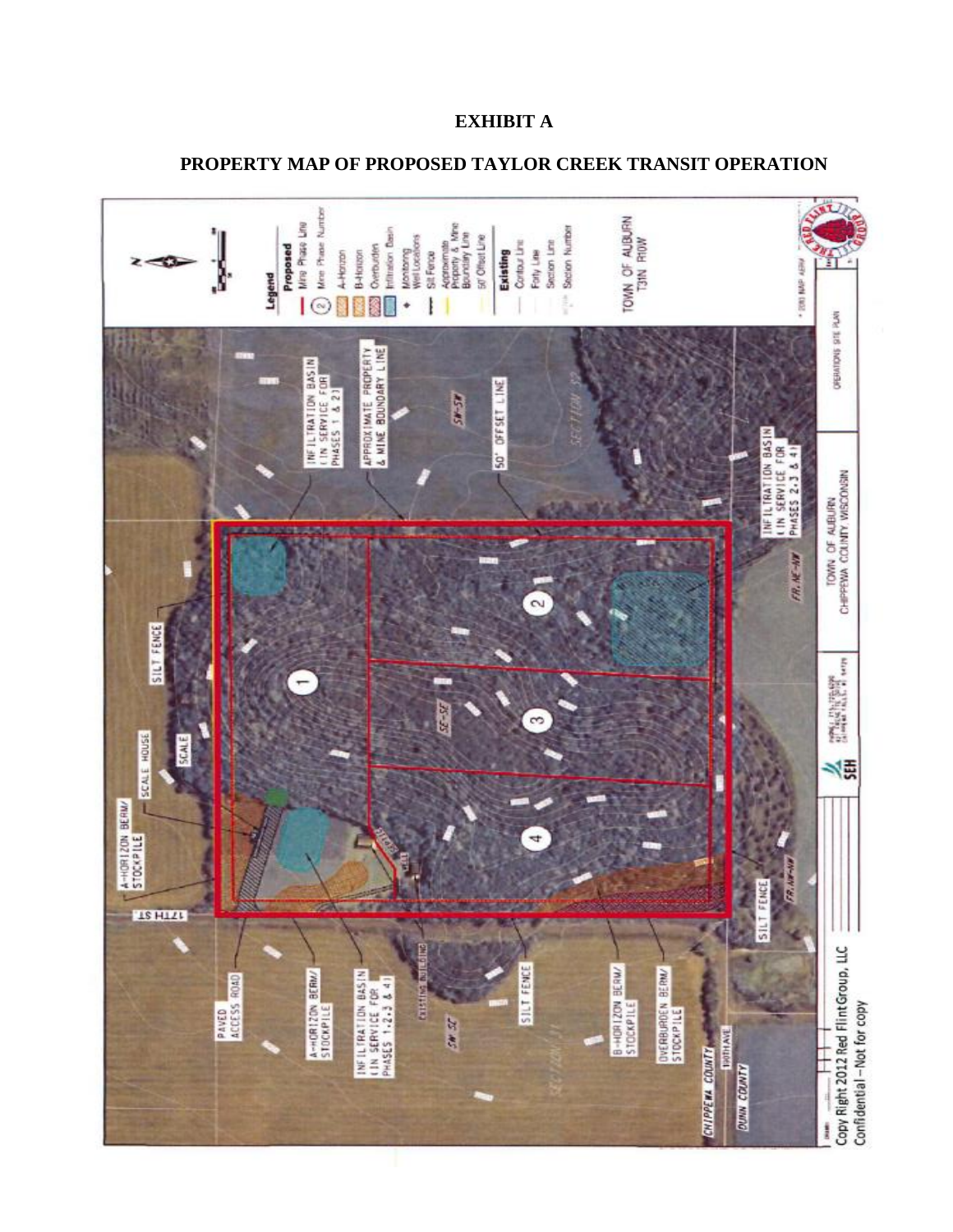# **EXHIBIT B**

# **HAUL ROUTES**

Unless modified in writing by the Town Board under Section 4.1, the Routes TCT will use for the transport of mineral aggregates, nonmetallic minerals and other products to and from the mine site are as follows:



Copy Rig<br>Confide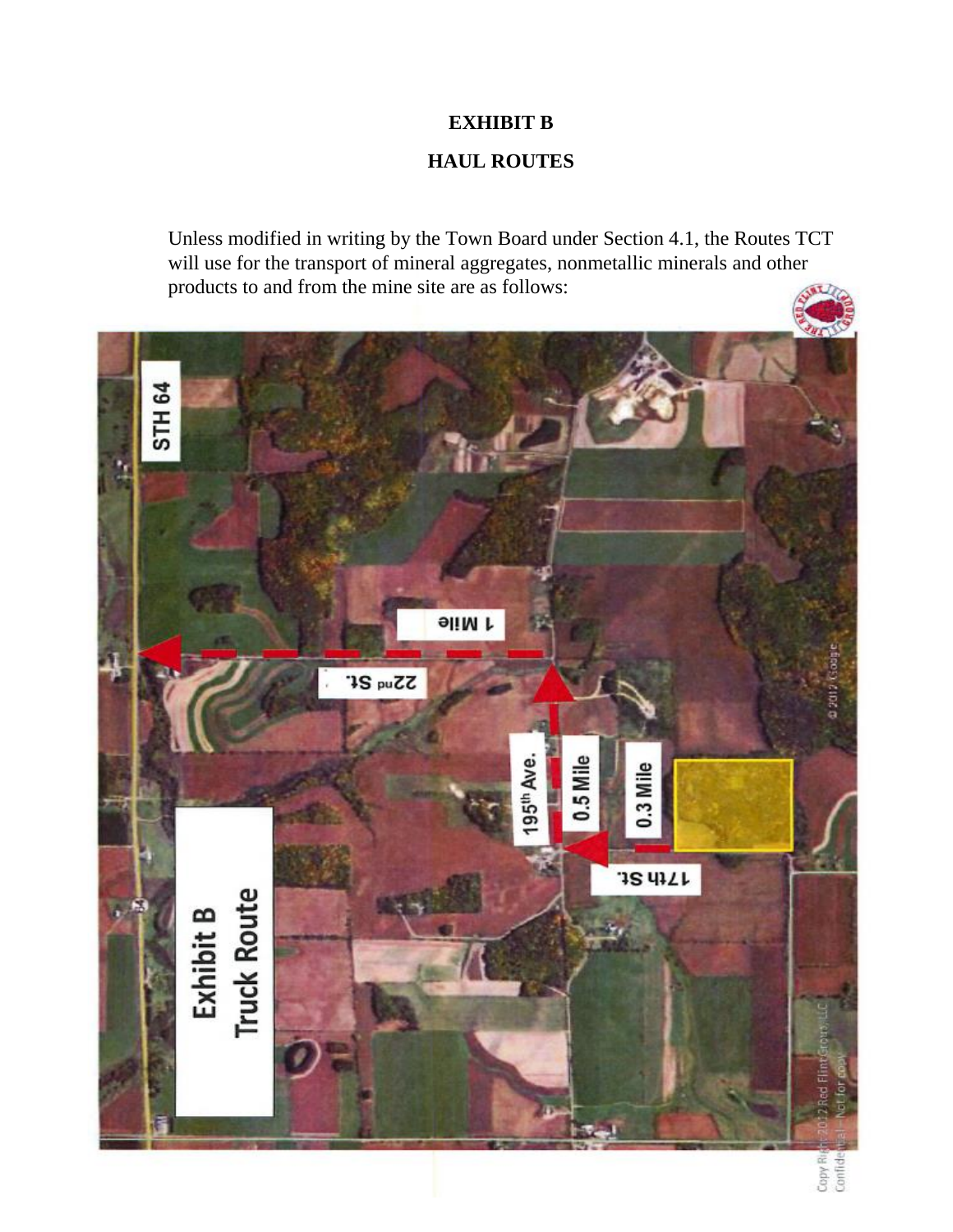# **EXHIBIT C**

# **AIR MONITOR LOCATIONS AND FREQUENCY**

Unless modified in writing by the Town Board air monitoring and frequency TCT will use pursuant to Section 6.2 will be as follows:

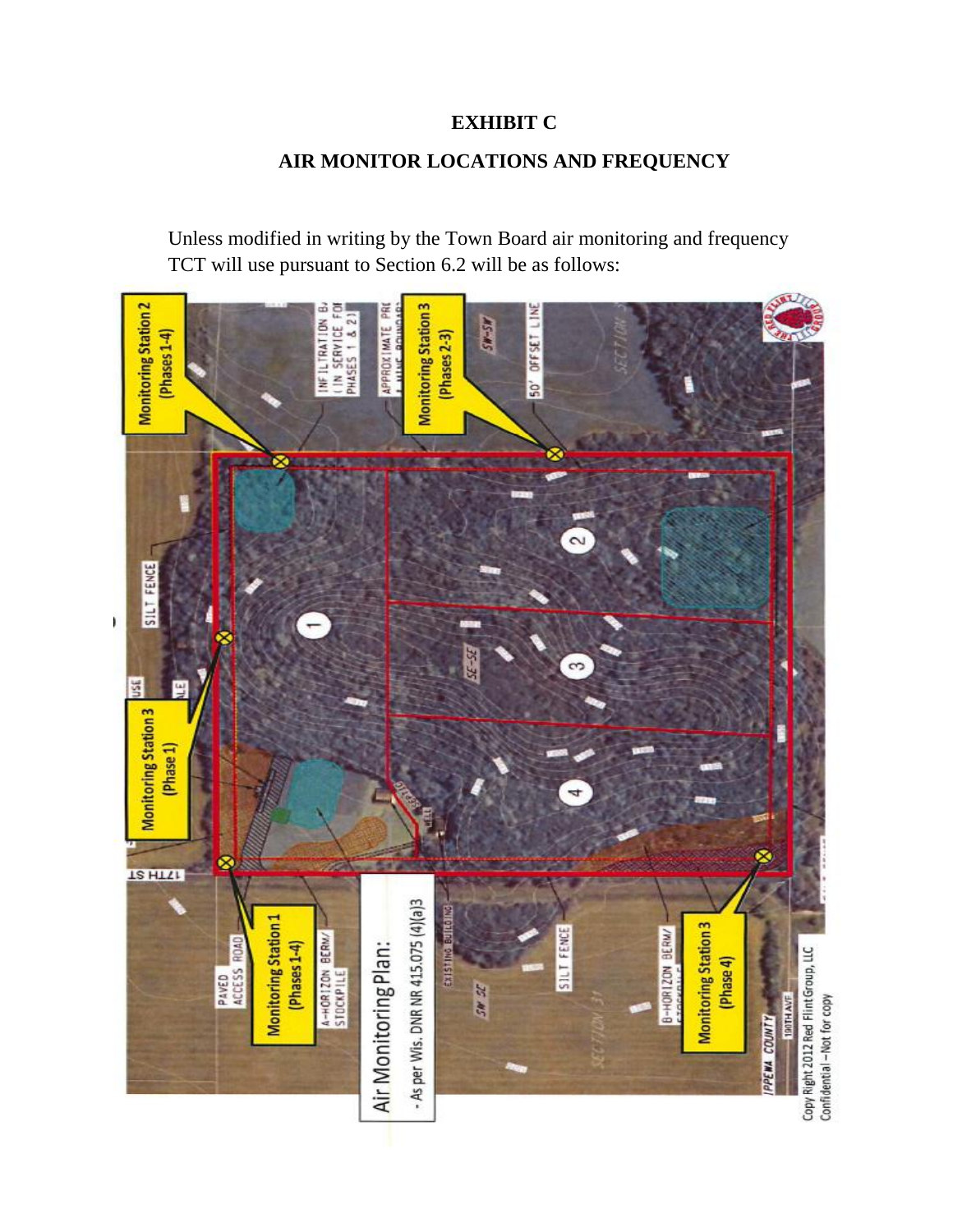# **EXHIBIT D**

#### **PROPERTY VALUE GUARANTY**

Upon the execution of the attached Agreement ("Effective Date") and until December 31, 2018 ("Termination Date"), Taylor Creek Transit LLC (hereinafter referred to as "TCT"), will provide property value Guaranty ("Guaranty") to the property owners (Property Owners) of parcels of land who have residences within approximately 1320 feet of the mine site and who are identified on the attached Exhibit D, subject to the following terms and conditions.

A. Determination of Fair Market Value.

Except as provided in Par B., Fair Market Value (FMV) shall be determined based on the assessed fair market value of the property on the Town tax rolls as of 2011 (unless the property owner requests a reassessment subsequent to the date of this Agreement) plus an adjustment of 10%.

- B. Sale of Property.
	- 1. Listing a property.
		- a. If a Property Owner elects to proceed with the sale of the property, then the owner shall then enter into a listing contract with a Wisconsin licensed real estate broker. The listing contract shall be at FMV  $+/- 10\%$ . The listing contract shall exclude TCT as a potential buyer so that if TCT purchases the property, no commission shall be due. The Property Owner shall provide written notice to the Town and TCT of any such listing.
		- b.. The listing can be of the entire property on which the Property Owner's residence is located, or the Property Owner at its choice can create a 5 acre parcel containing the Property Owner's residence (if authorized under County zoning) and proceed to list the 5 acre parcel.
		- c. If the listing is for the entire parcel, FMV shall be determined as set forth in Para. A. If the listing is for a new 5 acre parcel, the FMV shall be based on comparable properties within Chippewa County that are not within a quarter mile of a mine site.
	- 2. Offers. Before accepting any offer of less than the Fair Market Value, the Property Owner shall give five (5) business days' notice by fax, email or personal delivery with a copy of the offer to TCT's agent as designated in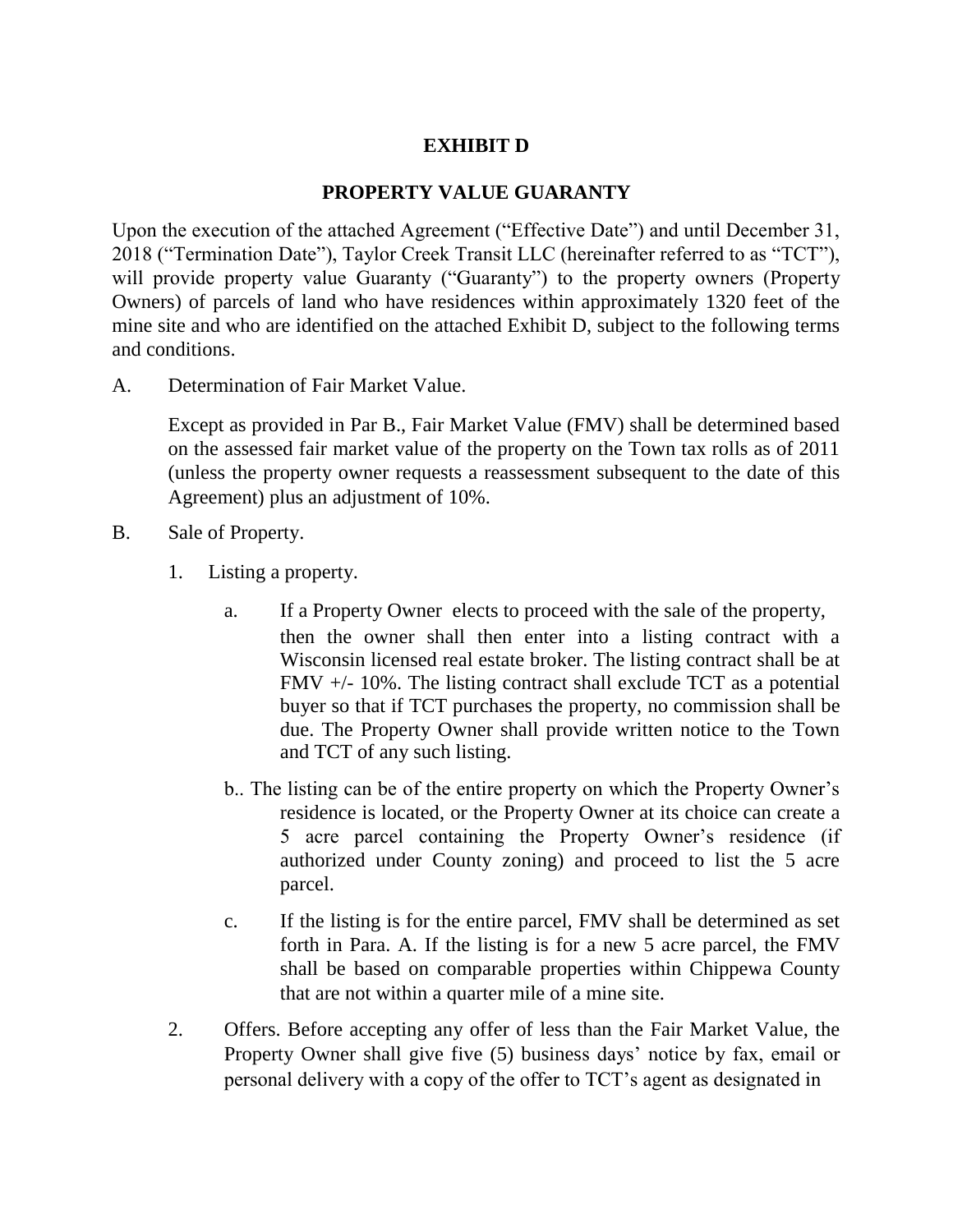this Agreement. If notice is by fax or e-mail, it shall also require confirmed receipt by TCT that the notice has been received within five (5) business days.

- 3. Sale Price. If the Property Owner sells the property for less than the Fair Market Value, TCT shall pay the owner the difference between the selling price and the Fair Market Value. TCT shall make the payment within 30 days of the recording of the conveyance of the property. If the Property Owner receives more than the FMV no payment shall be due.
- 4. Failure to Sell. If the property is not sold within the average number of days on the market for residences in Chippewa County for as the price range of the Property Owner's property FMV, as determined by the Multiple Listing Service that includes Chippewa County, plus 90 days; then, TCT shall immediately purchase the property for the Fair Market Value.
- C. Applicability.
	- 1. The Guaranty shall apply only once for any Property Owners identified in Exhibit D.
	- 2. The Guaranty shall only be available to the Property Owners for accepted offers to purchase made during the term of this Mining Agreement.
	- 2. Properties do not qualify for the Guaranty in the event the Property Owner wishes to sell or otherwise convey the property to a third-party by a transaction which is not considered an arm's-length transaction (such as a sale or gift to a relative).
	- 3. The Guaranty is limited to the property value as set forth above and does not apply to any claims of loss of rental value or business losses.
	- 4. Nothing in this Agreement precludes TCT from reaching a separate agreement with any of the Property Owners in lieu of the provisions of this Guaranty. However in the event any such agreement is reached, TCT shall notify the Town of the agreement.
	- 5. This Guaranty shall apply only once for any Property Owner identified in Exhibit D. Any withdrawal of the intention to sell under Section B. 1.shall disqualify the property from participating in the Guaranty.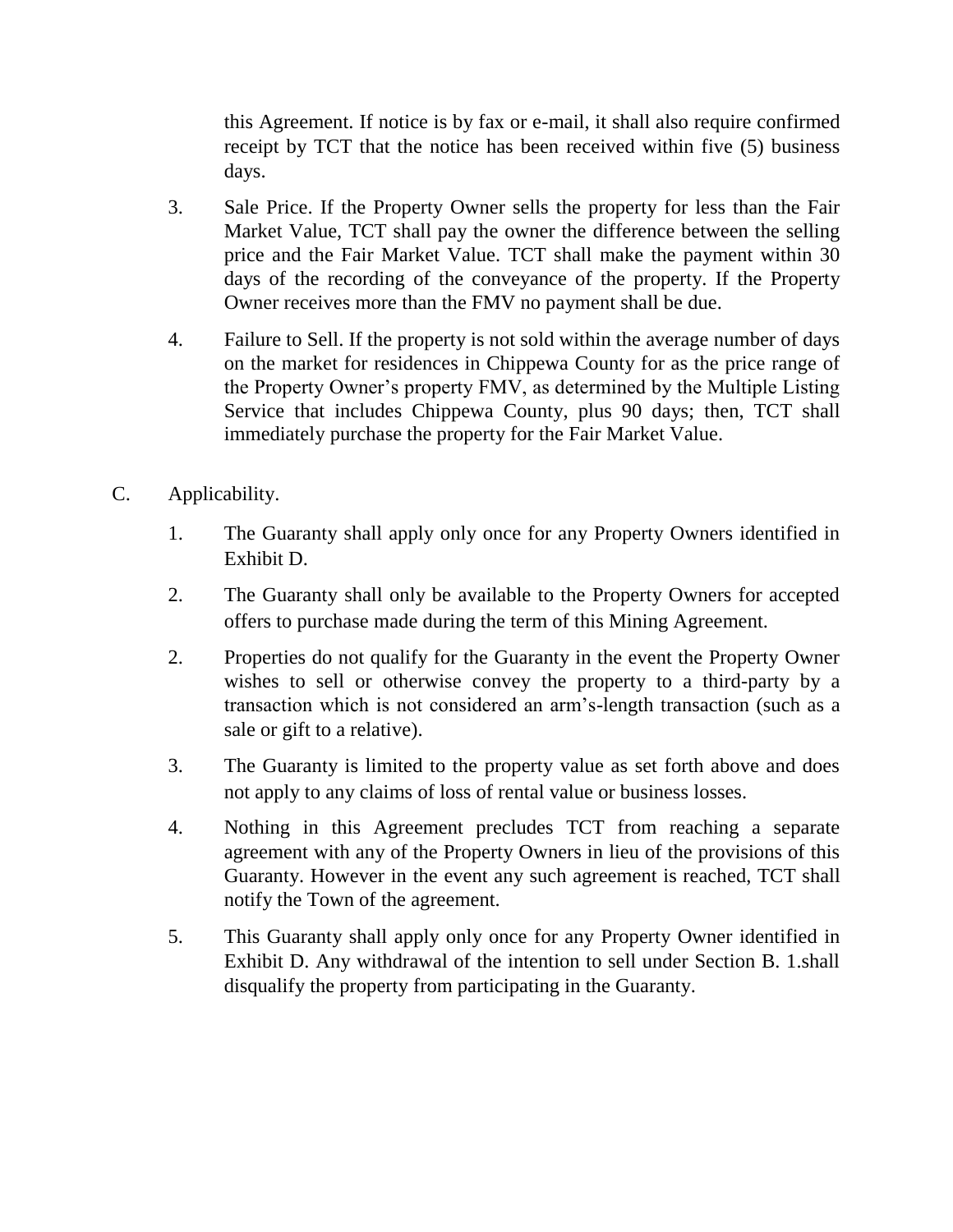#### **EXHIBIT E**

#### PROPERTY OWNERS ELIGIBLE FOR PROPERTY VALUE GUARANTY

Judith Schwab 2005 8th Ave. Bloomer, WI 54724

Allan Lindsley 1565 195th Ave Bloomer, Wi 54724

**Barry Dietsche** 1603 16th Ave Apt 4<br>Bloomer, WI 54724

Bob and Kate Kerr 18945 10th Ave Bloomer, WI 54724

Allan Lindsley<br>2061 195<sup>th</sup> Avenue Bloomer, WI 54724

 $\overline{a}$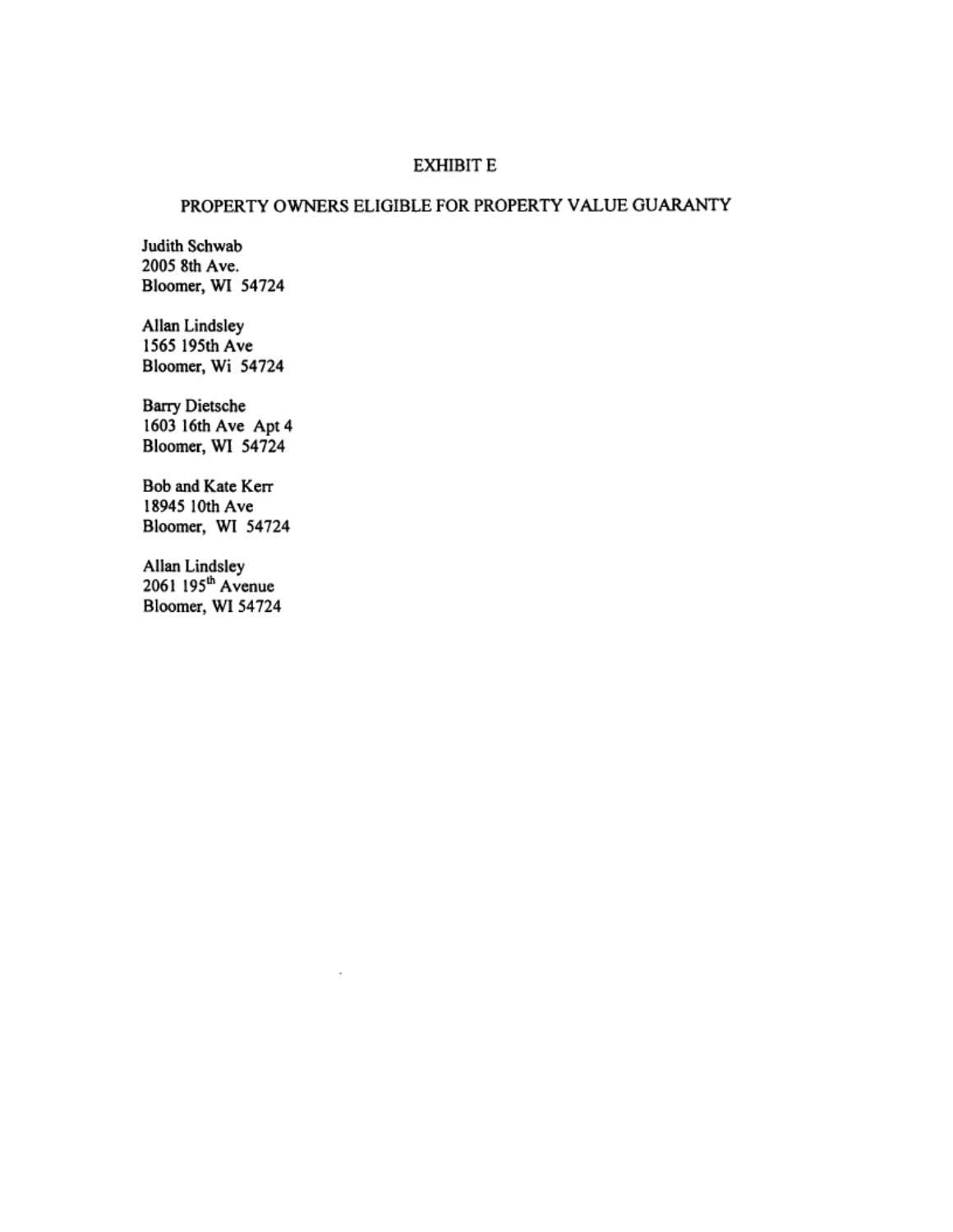## RESOLUTION APPROVING MINING AGREEMENT WITH TAYLOR CREEK TRANSIT LLC

#### **RECITALS**

- Taylor Creek Transit LLC (TCT) and the Town of Auburn, have negotiated an А. agreement (Mining Agreement)<sup>1</sup> under Section 46.13 of the Town of Auburn Nonmetallic Mine Operator's License Ordinance (Mine Ordinance), a copy of which Mining Agreement is on file with the Town Clerk.
- The Town Plan Commission (Commission) and the Town Board (Board) have В. received and reviewed public comments on the Proposed Agreement as summarized in the "Response to Public Comments Received on Proposed Agreement Between the Town and Taylor Creek Transit (TCT) dated July 27, 2012" (Response to Comments) a copy of which was posted on the Town website on July 27, 2012. Additional comments were received by email on July 28, 29 and 30 and also reviewed at the July 30, 2012 meetings of the Commission and Board.
- The Commission originally recommended approval of the Proposed Agreement to C. the Board on July 16, 2012. However, because the Board chose to receive additional public comment and consider appropriate revisions to the Proposed Agreement in response to those comments, the Board will also consider additional input from the Commission regarding the comments and revisions.
- A revised agreement prepared by special counsel to the Town was posted on the D. Town website on July 27, 2012 (Mining Agreement).
- The revised agreement was reviewed and considered by the Commission at a Е. special meeting on July 30, 2012. Following consideration of the additional public comment and review of the revised agreement, the Commission recommended approval of the Mining Agreement as presented.
- The Board has reviewed and considered the Response to Comments and hereby F. ratifies the responses as set forth therein. The Board has considered the additional public comment, recommendation of the Commission and the Mining Agreement as presented.
- The Board has reviewed the information presented by TCT on the proposed mine G. site and mining operation including but not limited to the Non-Metallic Mining Reclamation Plan submitted by TCT to Chippewa County on April 11, 2012, (Reclamation Plan) and other documents submitted to DNR and in public forums;

As used in this Resolution, "Mining Agreement" refers to the agreement prepared by special counsel to the Town, posted on the Town website on July 27, 2012, presented to the Commission and Board on July 30, 2012,. Earlier drafts of said agreement are referred to in this Resolution as the "Proposed Agreement."